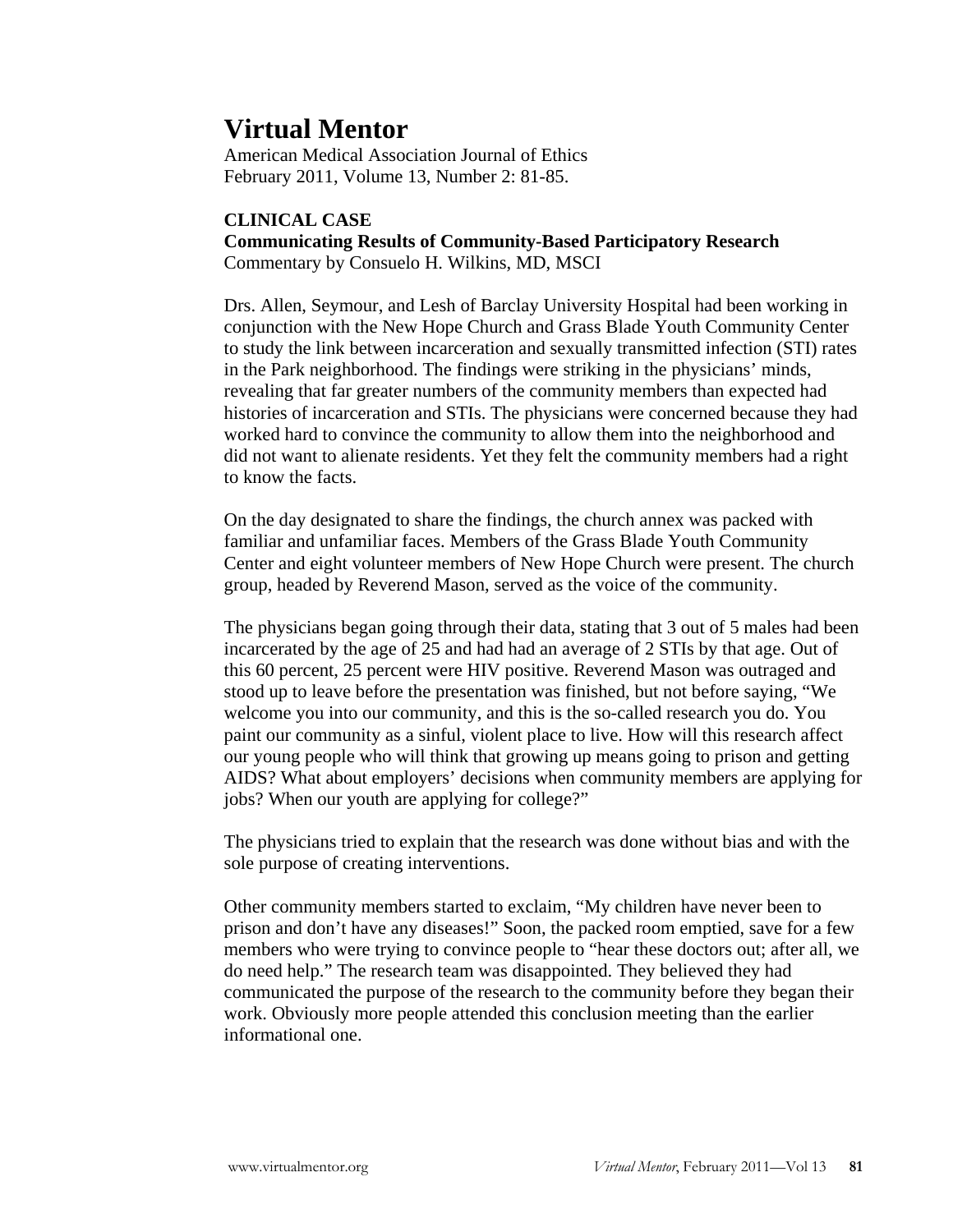#### **Commentary**

Discord over the dissemination and publication of research results is among the most common conflicts that occur between research partners in the community-based participatory research (CBPR) setting [1]. It is important to resolve these disagreements in a timely manner to maintain the integrity of the research process and sustain the partnerships.

The fundamental issue in this case is that the academic researchers are acting independently of the community when interpreting the data and planning to disseminate the research results. Although the researchers are firm regarding the importance of providing feedback to the community, they failed to discuss the results of the study with the community partners prior to the public forum. Both the academic and community partners should have been involved in the data interpretation, which would have allowed ample opportunity for discussions about the validity of the data and the potential implications of the study results. After the data were interpreted and discussed jointly, the academic and community partners should have been jointly active in the dissemination efforts. In this case, the community leaders were a part of the audience. By acting independently, the researchers violated an essential element of CBPR—shared authority between the partners.

A key component of CBPR is the establishment of effective, meaningful, and mutually beneficial partnerships between academicians and community members [2]. Although these partnerships are vital for the conduct of CBPR, their complex nature creates many opportunities for the divergence of opinions and interests. Even in the most successful academic-community partnerships, there are likely to be disagreements, so it is imperative to have a plan for conflict resolution. If a prospective plan for conflict resolution had been prepared, all members of the partnership would have had the opportunity to discuss their concerns, and disagreements could have been resolved prior to the open community forum.

There is a common misperception that community partners have limited expertise to offer in some stages of the research process [3]. Community partners are valued for their ability to recruit volunteers or facilitate data collection, but often their input is not sought during the grant writing, study design, and data interpretation stages because these activities are thought to require skills only obtained through formal training. While community members should not be expected to manage large databases or perform statistical analysis, their knowledge of the community can help insure that factors that could influence the results are considered, and they can help frame and interpret the research results [4, 5].

In this case scenario, 60 percent of the young men in the study had been incarcerated and a substantial number had STIs including HIV. On the surface, there is no factual reason to doubt that the researchers are presenting the actual results of the study; however, the results differ significantly from those expected by both the researchers and the community. The researchers should have engaged the community partners in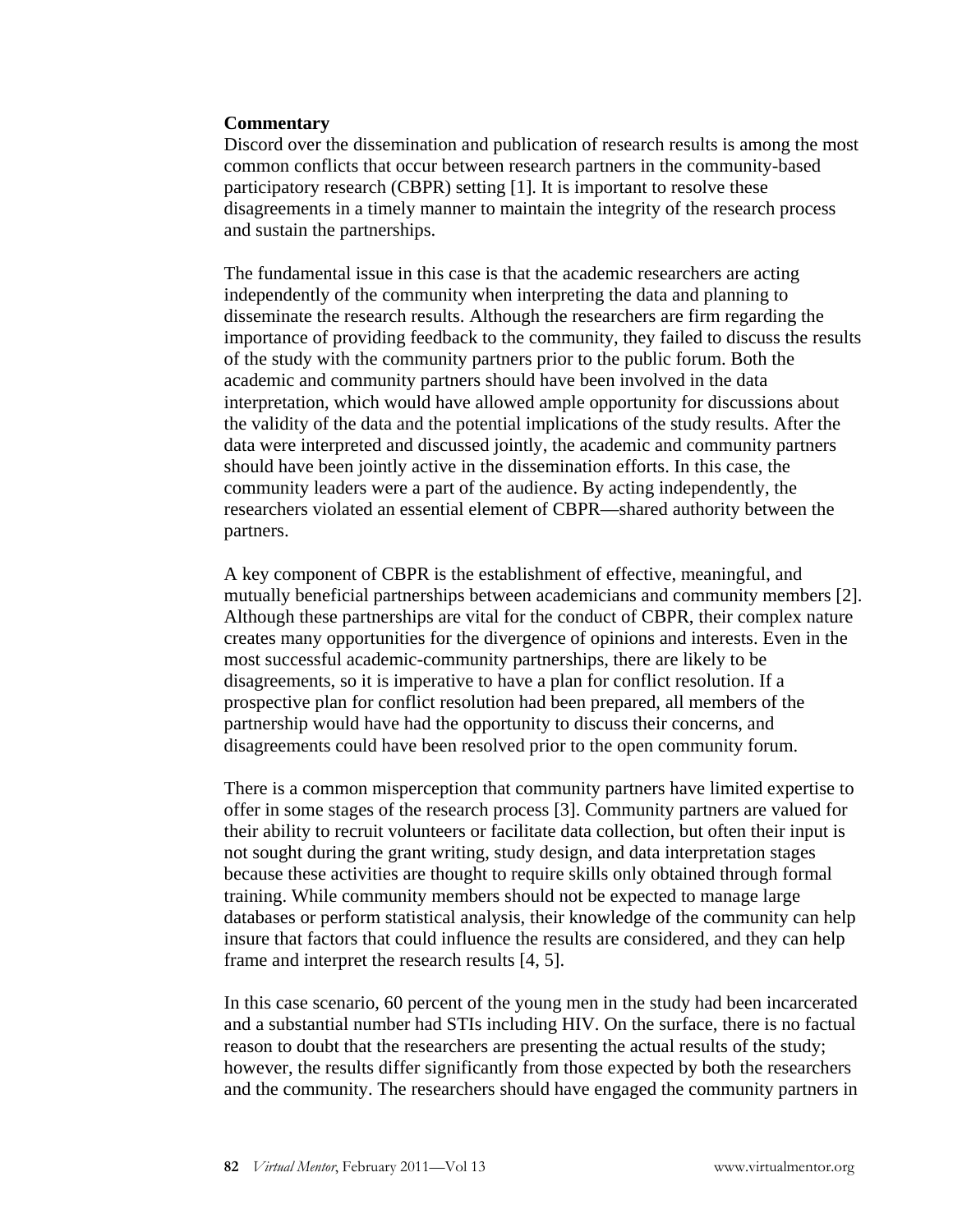discussions about factors that could contribute to the higher-than-expected rates of incarceration and STIs.

Perhaps the researchers would have learned from the community partners that the primary site of the study, the Grass Blade Youth Community Center, works closely with the juvenile courts and the state's early prison release program on a project for ex-offenders that has been highly successful in offering educational opportunities and facilitating job placement for the young men. Young men from around the region participate in the program, so many of the men in the researchers' study do not actually reside in the Park neighborhood where the community center is located. With this information, the researchers may consider additional analyses using variables, such as residential addresses and zip codes that would more accurately reflect the frequency of incarceration and STIs in the Park neighborhood.

The community partners might also suggest other strategies to insure that the results are representative of the community, such as changing the primary day of data collection from Monday to Thursday because more young men from the Park neighborhood visit the community center on Thursdays to participate in the basketball league.

If it is determined that the data collected are from a representative sample of the Park neighborhood and potential confounding factors have been eliminated or controlled for, both the community and academic partners should agree on how the data will be presented to the community. The partners must not alter the research results but should present them to the community in a clear, easily understandable, culturally sensitive, useful, and empowering manner [6]. For instance, if the results are expressed in scientific and medical terminology rarely used outside the academic setting, the community may be less likely to understand or believe the results. If, on the other hand, the results are presented jointly by the academic and community partners in easily understood language, the community is more likely to accept the results and work with the partners to develop and implement interventions.

The following two examples of messages about the same research results are likely to generate very different responses from the community.

Drs. Allen, Seymour, and Lesh: Sixty percent of the young men in the Park neighborhood have been incarcerated by the age of 25 years. The average young man in the Park neighborhood aged 15-25 years old has had two sexually transmitted infections, and 25 percent of them have HIV infection.

Dr. Allen and Reverend Mason: Among the young men in our study, we found higher-than-expected rates of incarceration and sexually transmitted infections, especially HIV. These findings are very concerning to all of us. We must work together to better understand the factors contributing to incarcerations and sexually transmitted infections and to ultimately reduce these rates.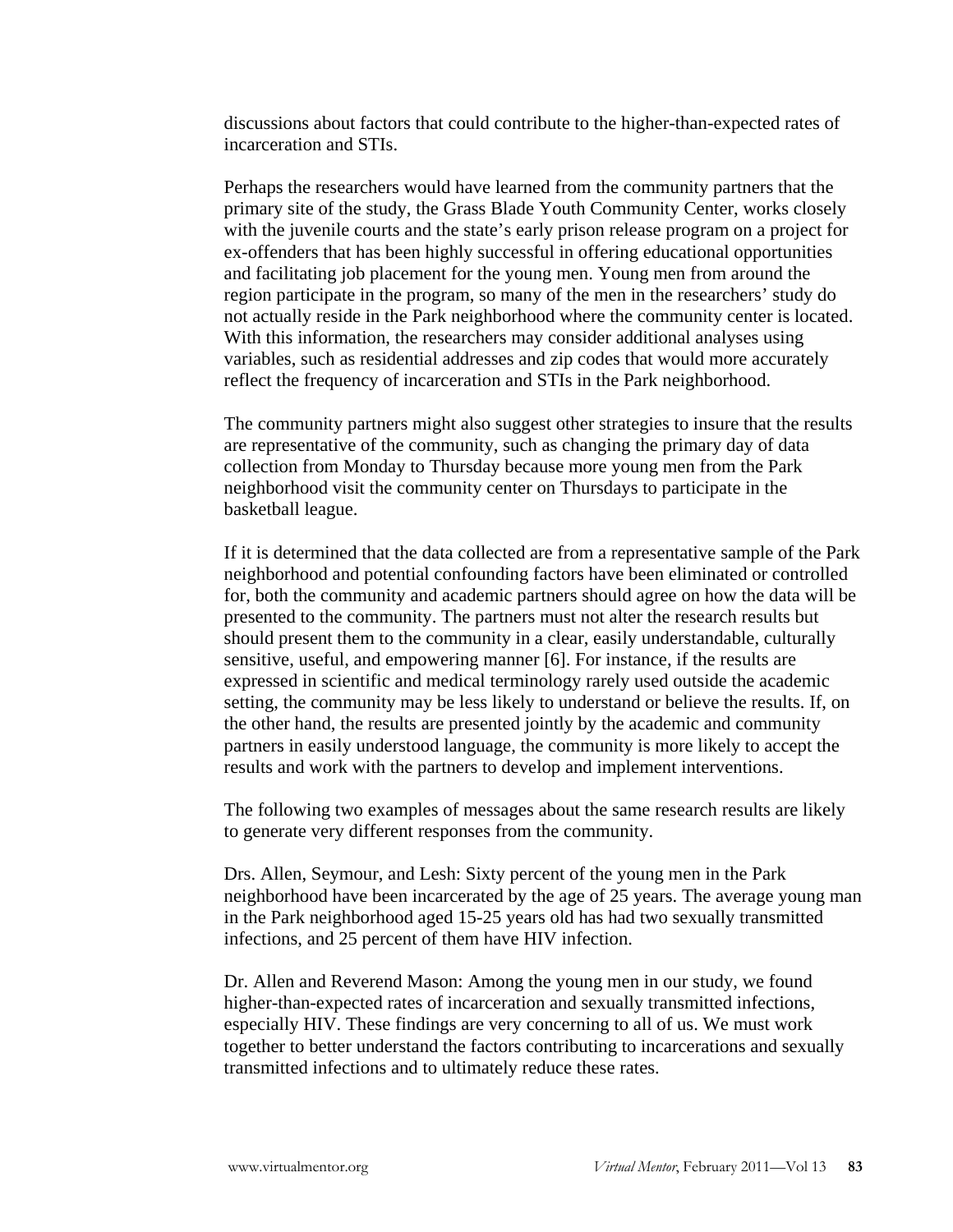To avoid the types of misunderstandings and conflicts seen in this scenario, it is imperative that partners in CBPR develop mutual and respectful trust to facilitate the shared authority necessary to conduct CBPR. Both the academic and community partners should have well-defined responsibilities that are clearly indicated in a memorandum of understanding (MOU) or similar document. The MOU should include provisions for conflict resolution to avoid the dissolution of partnerships.

Because data dissemination is one of the most common areas of conflict among community and academic partners, it is important to develop a plan for data dissemination and authorship prior to the start of a study [7]. In CBPR, the academic and community partners share ownership of the data, so researchers should neither present nor publish data without the consent of the community partners, and vice versa [8]. Although the ownership is shared, neither partner should maintain veto power. Instead, partners should agree to continue discussions until a resolution or compromise is reached, even if it involves inviting a third party to mediate [9].

In addition to a plan for conflict resolution, a prospective discussion of data interpretation and dissemination should occur. Potential questions include:

- Should there be any restrictions on the dissemination of data that are unanticipated or potentially harmful to the community?
- Is there a plan for framing and disseminating negative data or data that contribute to formation or maintenance of stereotypes and prejudice?
- Will community partners be included in decisions about scientific publications?

Because conducting CBPR is a complex and dynamic process involving partners with a variety of interests, disagreements are likely to occur. Managing conflicts is easier when the partners have developed a mutually respectful relationship and there is a written agreement at the start of the study. Stages in the research process that are more likely to result in discord should be anticipated and discussed early in the process to facilitate a quick resolution. With adequate planning and a detailed MOU, conflicts may not be avoided, but they are more likely to be resolved in a manner that will facilitate the research and improve the health of the community.

### **References**

- 1. Seifer SD, Shore N, Holmes SL. Developing and sustaining communityuniversity partnerships for health research: infrastructure requirements; 2003. Community-Campus Partnerships for Health. http://depts.washington.edu/ccph/pdf\_files/CUExpoInfra.pdf. Accessed January 20, 2011.
- 2. Minkler M, Wallerstein N, eds. *Community-Based Participatory Research for Health: From Process to Outcomes*. 2nd ed. San Francisco, CA: Jossey-Bass Publishers; 2008.
- 3. Horowitz CR, Robinson M, Seifer S. Community-based participatory research from the margin to the mainstream: are researchers prepared? *Circulation*. 2009;119(19):2633-2642.